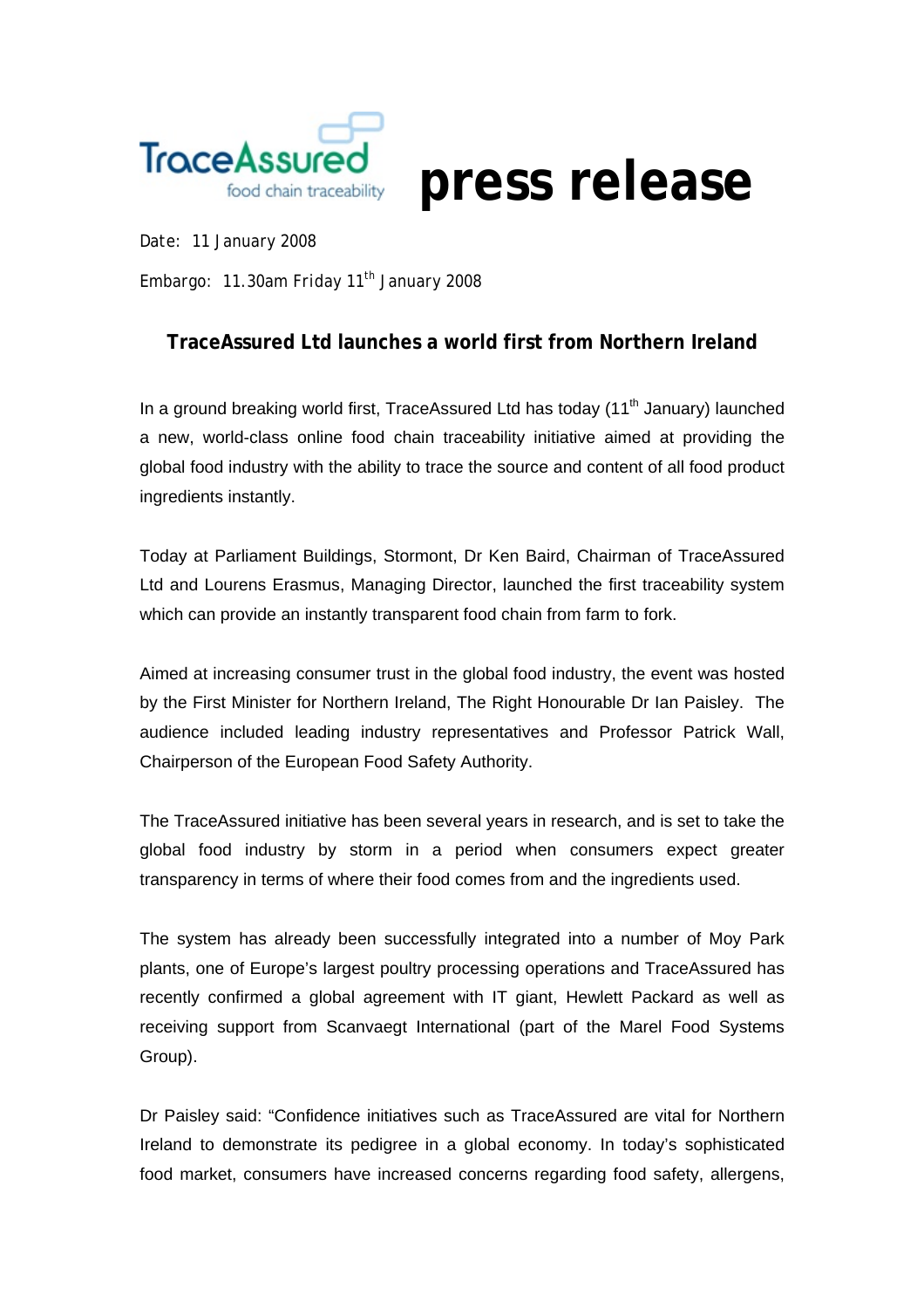ethics and product integrity, and the traceability of food can be the make or break of a food company. I am therefore delighted to host the launch of TraceAssured, an initiative which can deliver and demonstrate this transparency."

TraceAssured has been pioneered and developed by an expert team led by Dr Ken Baird, one of Northern Ireland's leading food industry experts, and received the backing and support from some of Europe's major food businesses, Invest Northern Ireland, QUBIS, private investors, key retailers and standard certification bodies.

Dr Baird said: "TraceAssured can strengthen traceability claims. It collects, stores and presents information, through its specialist internet based service, on ingredient and packaging movements, transformation and quality from source to shelf, across the globe.

"The TraceAssured solution enables food supply organisations to work together to build and strengthen trust through transparency. It can add competitive edge through brand enhancement. The service minimises risk to consumers, businesses and exceeds traceability standards, legislation and customer demands."

Professor Patrick Wall, Chairperson of the European Food Safety Authority said: "One contamination incident, or food scare, associated with a product can destroy brands and reputations that take years and phenomenal resources to build. In an increasingly competitive global market place Ireland can differentiate itself by producing premium quality products supported by robust policies, procedures and processes. To this end TraceAssured can be part of our armoury.

"When people think of 'Ireland the Food Island' they should think not only of top quality food but of quality processes and the best science. TraceAssured is an excellent example of this and will put Ireland up in lights internationally."

Mick Keyes, Senior Architect BSC CTO Office, Hewlett-Packard Inc, said*: "*HP sees great market potential in offering services and solutions to bring about traceability in the food chain. This market sector is a major growth area to our company and we are delighted to be working with TraceAssured to bring their "World First" product to the benefit of all."